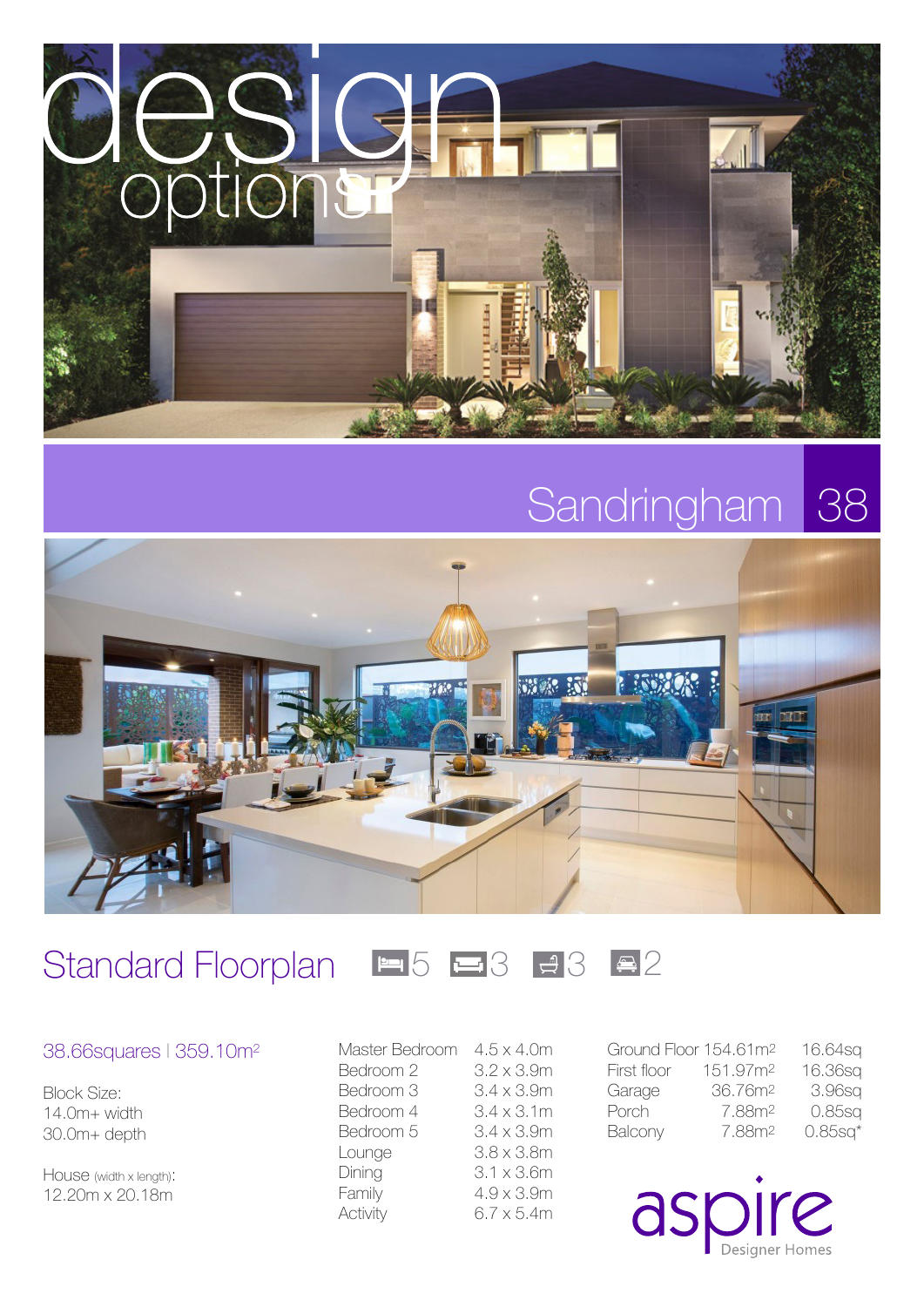# Standard Floorplan Sandringham 38





Minimum lot widths and depth may vary due to Council requirements and estate guidelines. Geographical zones apply. Sizes based on standard facade. Sizes may vary slightly subject to facades selected. Brochure is for illustration purposes and should be used as a guide only. Illustrations are not to scale. Garage dimensions are external measurements only. Refer to actual working drawings. Façade photos may contain upgrades.

aspire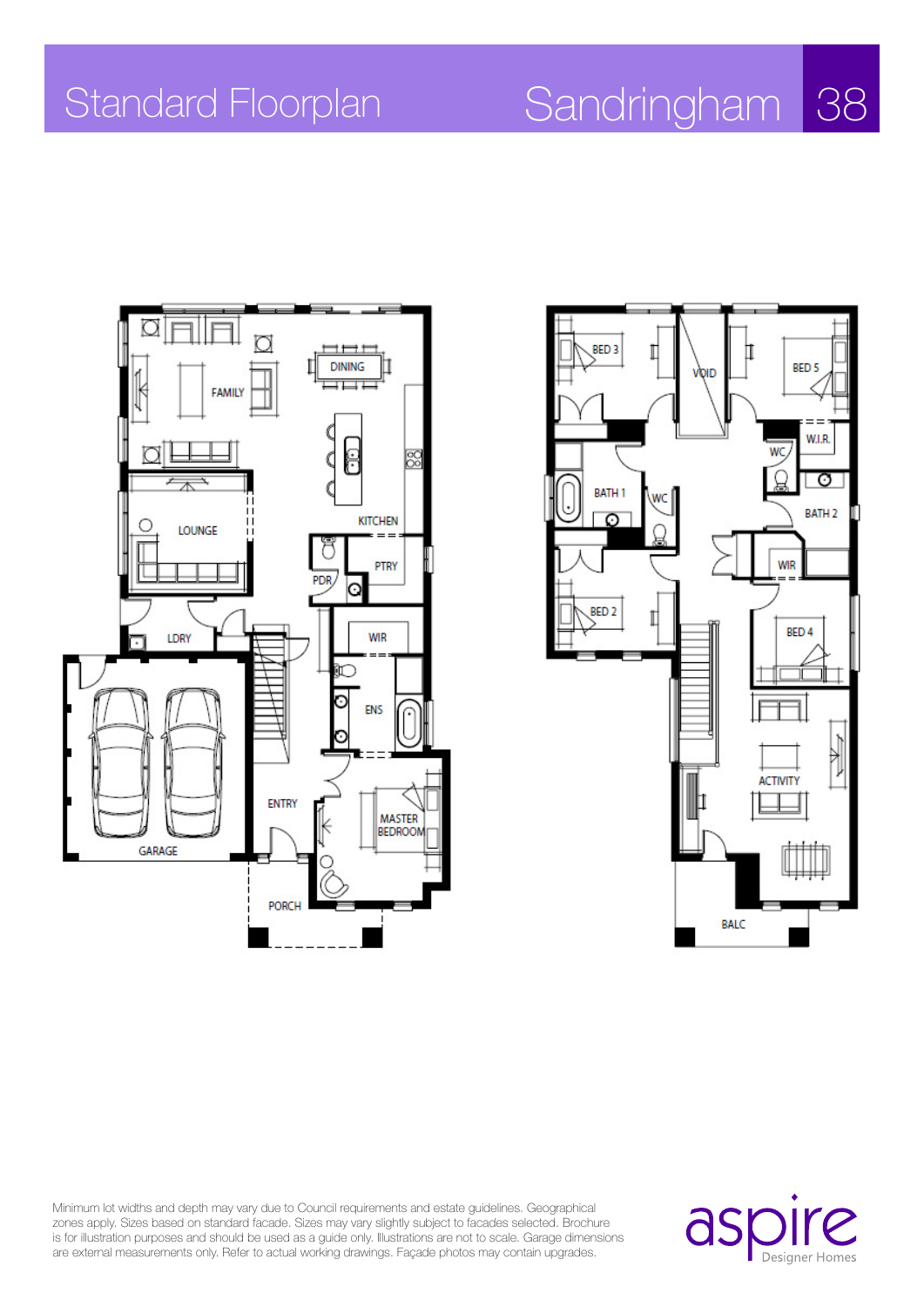## Ensuite to all Sandringham 38



Minimum lot widths and depth may vary due to Council requirements and estate guidelines. Geographical zones apply. Sizes based on standard facade. Sizes may vary slightly subject to facades selected. Brochure is for illustration purposes and should be used as a guide only. Illustrations are not to scale. Garage dimensions are external measurements only. Refer to actual working drawings. Façade photos may contain upgrades.

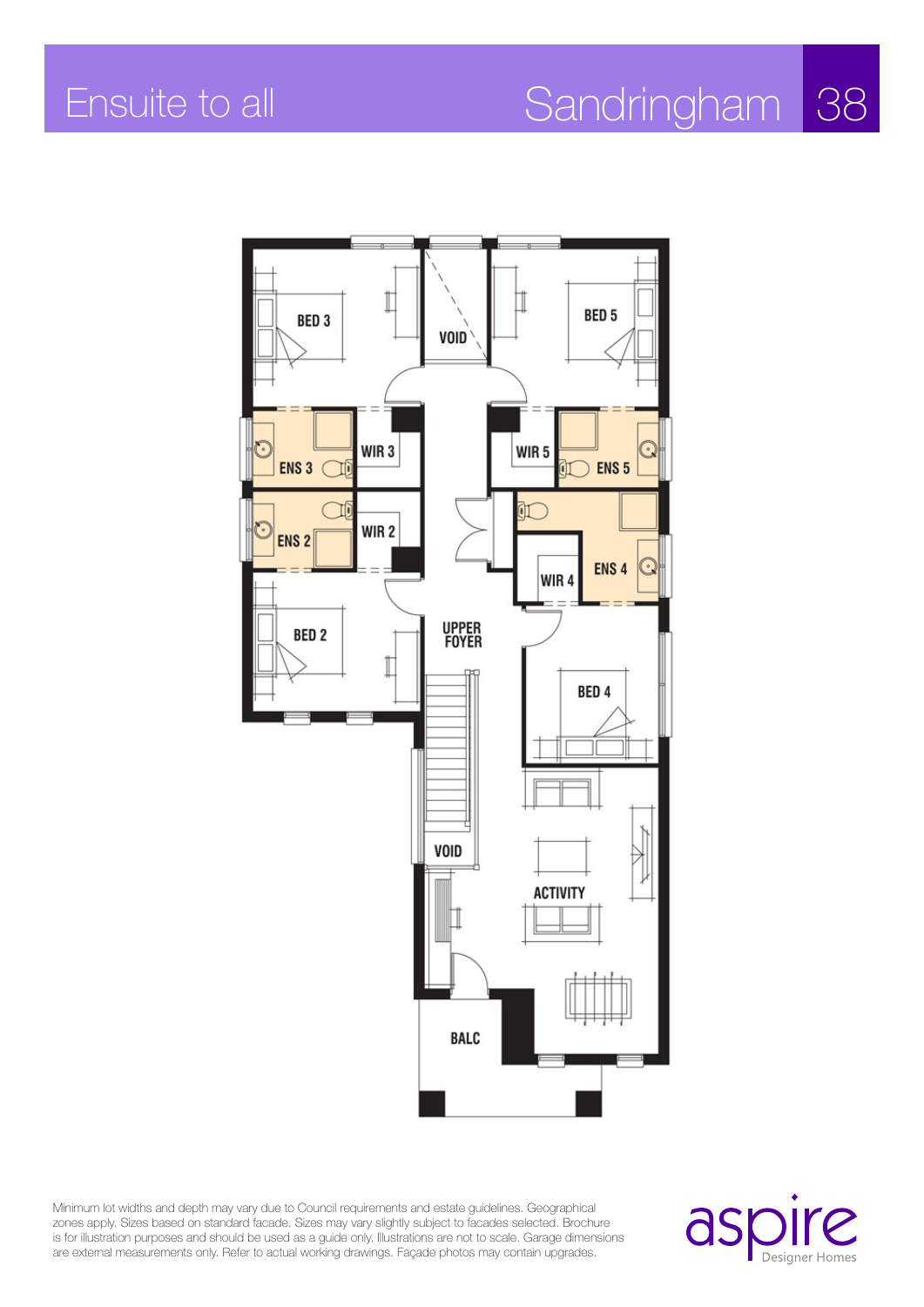# Ensuite to Bed 4&5 Sandringham 38



Minimum lot widths and depth may vary due to Council requirements and estate guidelines. Geographical zones apply. Sizes based on standard facade. Sizes may vary slightly subject to facades selected. Brochure is for illustration purposes and should be used as a guide only. Illustrations are not to scale. Garage dimensions are external measurements only. Refer to actual working drawings. Façade photos may contain upgrades.